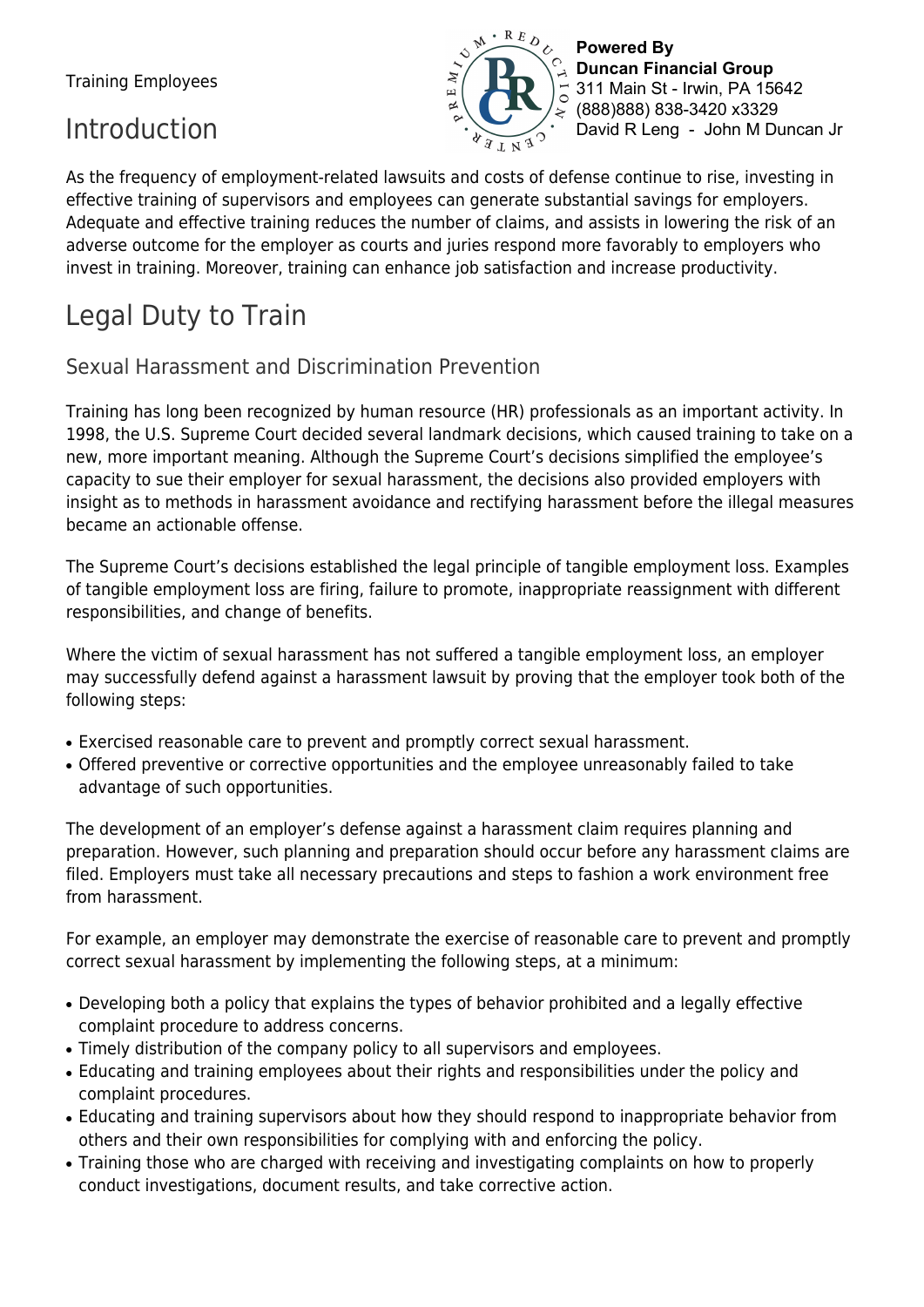Moreover, the Supreme Court continued to emphasize the importance of training and essentially ruled in a 1999 decision that punitive damages cannot be awarded against an employer who has taken all the preventive steps in discrimination and harassment. Thus, harassment prevention training has become almost mandatory for employers to prevent the prohibited acts and avoid liability.

Oftentimes, in sexual harassment litigation, the plaintiff will try to demonstrate that the employer failed to provide the plaintiff with proper training on the employer's harassment policy and/or that the training was ineffective. Subsequently, HR directors and administrators may be subject to extensive questioning, in depositions and at trial, on the training issue. Additionally, courts have continued to expand an employer's legal duty to prevent and avoid harassment targeting any protected class, such as that based on race, national origin, or disability status.

#### Safety and Health

The employer's duty to train is an important element of several Occupational Safety and Health Administration (OSHA) safety and health regulations.

For example, OSHA requires that employers implement the following safety procedures:

- Every employer must either provide portable fire extinguishers throughout the workplace and train all employees on their use or implement an Emergency Action Plan and a Fire Prevention Plan that covers every employee who is not expected to fight fires.
- Any employees expected to use portable fire extinguishers to fight incipient fires must be trained pursuant to 29 C.F.R. 1910.157(g)(l) – (4).
- Where the employer has provided portable fire extinguishers for employee use in the workplace, the employer must also provide an educational program to familiarize employees with the general principles of fire extinguisher use and the hazards involved with incipient stage fire fighting. The education is required upon initial employment and at least annually thereafter.
- Employers must provide employees who have been designated to use fire-fighting equipment as part of an emergency action plan with training in the use of the appropriate equipment. Such training is required upon initial assignment to the designated group of employees and at least annually thereafter.
- Employers in the construction industry must provide safety training for each employee in the recognition and avoidance of unsafe conditions and the regulations applicable to the work environment to control or eliminate any hazards or other exposure to illness or injury.

In addition to the training and information requirements, OSHA might require that housekeeping and/or sanitation employees be trained under the Bloodborne Pathogens (BBP) Standard and the Hazard Communication (HazComm) Standard. To require BBP training, OSHA presumes that those employees have "reasonably anticipated" occupational exposure to blood or other potentially infectious materials. To require HazComm training, OSHA assumes that the housekeeping/sanitation employees use hazardous consumer products (such as cleaners) in a manner that results in a duration and frequency of exposure which is greater than the range of exposures that could reasonably be experienced by consumers when the product is used for its intended purpose.

The Occupational Safety and Health Review Commission has also provided guidance on other suggested training programs, such as guidelines for preventing workplace violence. Failure to comply with OSHA's regulations covering training may create liability for the employer.

#### Tort Claims

Plaintiffs may also file lawsuits claiming that during employment they were personally injured as a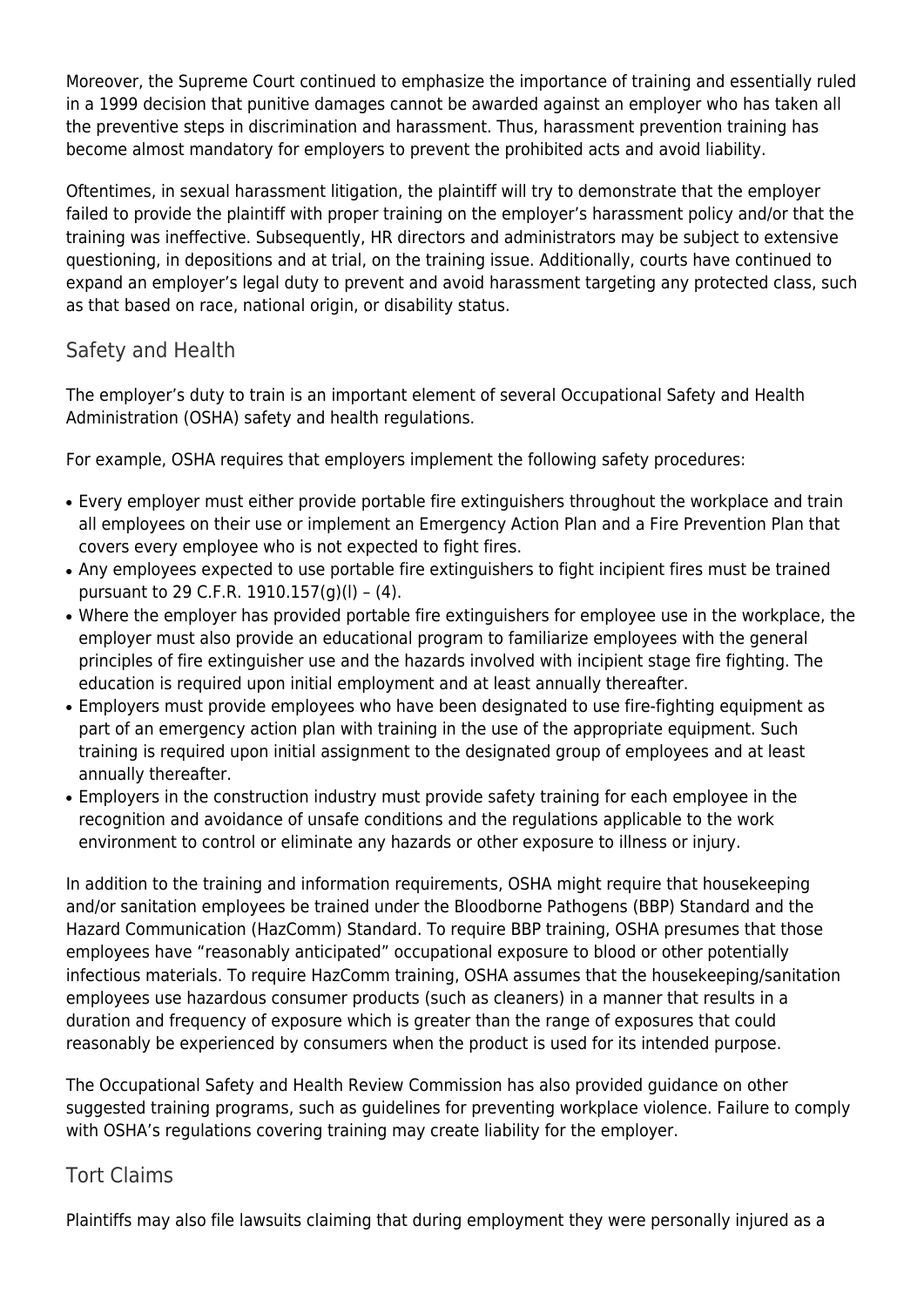result of the employer's failure to properly train co-workers or supervisors on proper techniques to accomplish job duties and responsibilities. For example, inadequacy of police training may serve as a basis for a municipality being liable for a constitutional violation when the failure to adequately train a police officer results in injury to a citizen.

## Effective Training Characteristics

Effective training requires thorough planning and preparation. Planning requires that employers establish both training goals and strategies as the foundation to the training program. The following are critical elements of effective programs:

- Training classes should be conducted by qualified instructors. The qualification of the instructor not only extends to training ability, but also to the subject matter and the employer's industry and policies.
- Training should be accomplished in a reasonable amount of time and sessions should be tailored to accommodate the employee's attention span and concentration levels. Employees should not be required to endure lengthy hours of instruction but rather reasonable sessions of intricately planned education that is easily retainable.
- Trainers should employ effective teaching methods so as to maintain the audience's attention and interest, such as the following:
	- ❍ Use humor, war stories, and examples to teach.
	- ❍ Use hands-on problem solving techniques to get participants to be actively involved in the class.
	- ❍ Use visual aids.
- Training should be evaluated for effectiveness and usefulness in the targeted employment area.

The training of a large workforce on a subject such as harassment can be expensive, and some large employers are using computer programs to accomplish the task. The use of computer programs may be efficient, but should also be reviewed by counsel to ensure that the training material is legally current and defensible.

A collective approach to training can involve any combination of classroom training, self-paced instruction accessed via the Internet, live classroom training, CD-ROMs, or printed material. Importantly, the content of the training material may be the subject of a challenge in subsequent litigation. Trainers should customize the educational content of each training session to the employer's culture, ensuring that the employer's policies are being taught. Regardless of the training format, careful documentation must be kept of those who attended the sessions and the curriculum material that was used during the sessions. If an employee misses a particular session, management should provide for make-up training at a later date.

# Suggestions for Training Topics

Each employer's training needs differ based on the company's area of employment. For example, depending on the size, industry, and organizational structure of the entity, the training topics will differ. The following sets forth a description of suggested topics applicable to most employers.

### **Orientation**

Training begins with new employee orientation. New employee orientation training is crucial because it sets the tone for an employee's career with the employer. Orientation serves as an excellent time to introduce the organization to the employee in terms of culture, values, and goals, as well as to outline expectations and policies.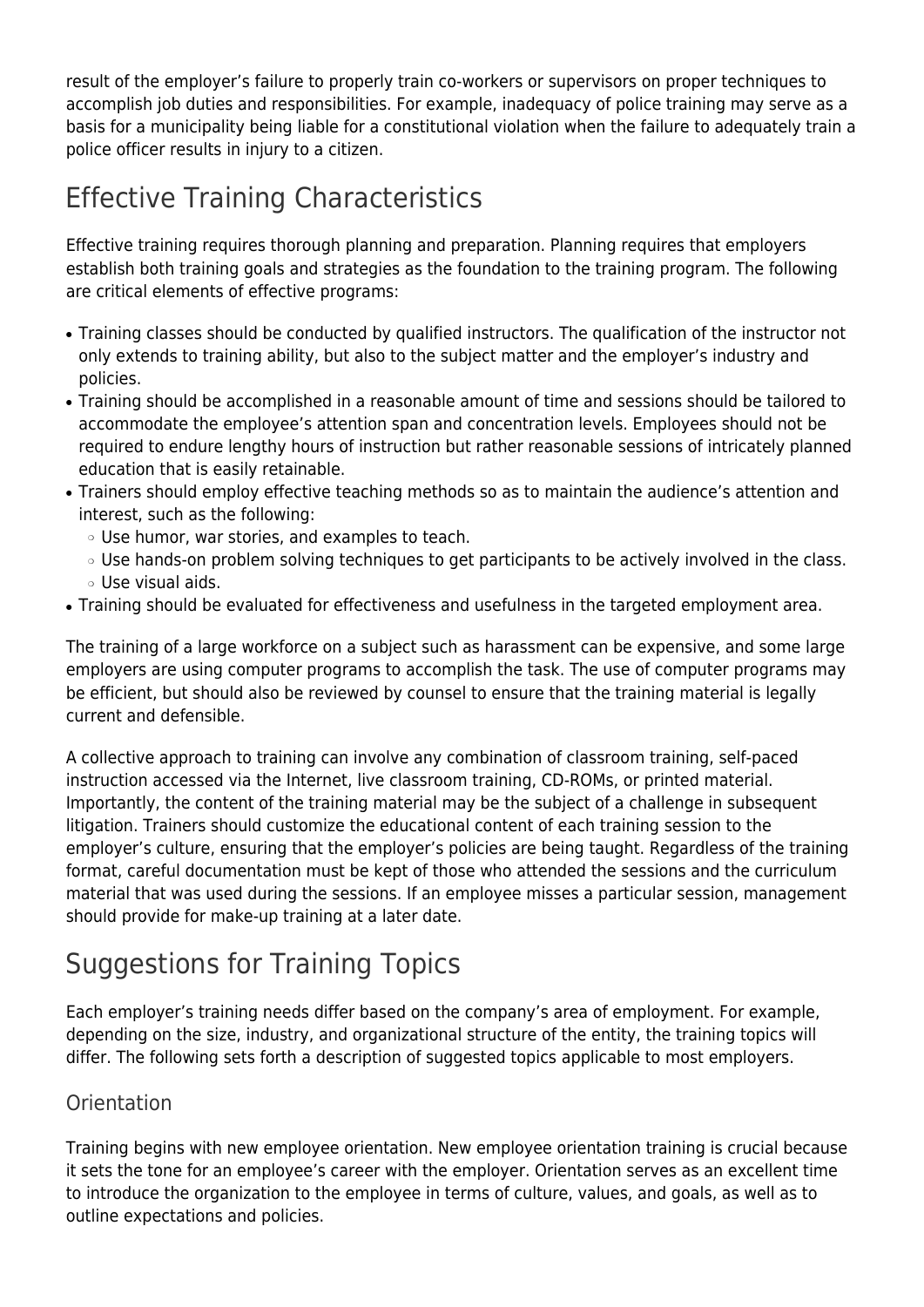While some employers wait until they have a group of new employees before running an orientation session, such an approach may be a mistake, as delays can result in misconceptions and lack of productivity. Therefore, it is generally recognized that orientation should be conducted as soon as possible and on a personal level.

The following is a list of topics an employer may want to address in a new employee orientation program:

- Company history, philosophy, and an overview of the company's purpose.
- Organizational charts.
- Industry overview.
- Review of benefits package, including health insurance, vacation time, sick leave, Family and Medical Leave Act (FMLA) leave, tuition reimbursement, and retirement.
- Summary of performance appraisal system such as how, when, and by whom employees are evaluated.
- Review of compensation procedures, including pay periods, direct deposit, and how and where to punch timecards or complete time sheets.
- How to schedule and what to expect during an employee physical, if required.
- Career development information, such as an overview of possible career paths and resource library offerings.
- Distribution of employee handbook, policies and procedures, medical provider books, company newsletter, and credit union brochures.
- Information on confidentiality and security.
- How and where to obtain required items, such as identification badge, email account, computer password, pager, telephone, office supplies, and parking pass.
- A tour of the facility and an introduction to supervisor and co-workers.
- Technical and job-specific training, or how to schedule such training with appropriate supervisor.

As with all training, the orientation session should be well documented. For example, a checklist may be used to indicate what was addressed during the session. The checklist should be dated and signed by the individual responsible for the training, as well as the employees in attendance.

### Workplace Safety/Risk Management

Training is one of the key elements in reducing workplace accidents and the costs associated with such accidents.

Examples of the costs associated with workplace accidents include, but are not limited to, the following:

- Increasing workers' compensation rates.
- Heavy fines levied by OSHA for failure to comply with training requirements.
- Indirect costs related to turnover and loss of productivity.

Employers can alleviate the burden of such costs, fees, and fines by implementing training programs. However, employers must assess the areas of employment that require training before creating a program. In assessing training needs, it is recommended that employers conduct a safety training needs analysis. For example, employers should determine the types of workers' compensation losses the organization has experienced in the past, and what types of losses should have been expected based on industry norms. To help with the assessment employers may examine company insurance carrier records, OSHA records, and internal accounts payable records. In addition, employers should be cognizant of any OSHA training requirement for the organization's specific industry. OSHA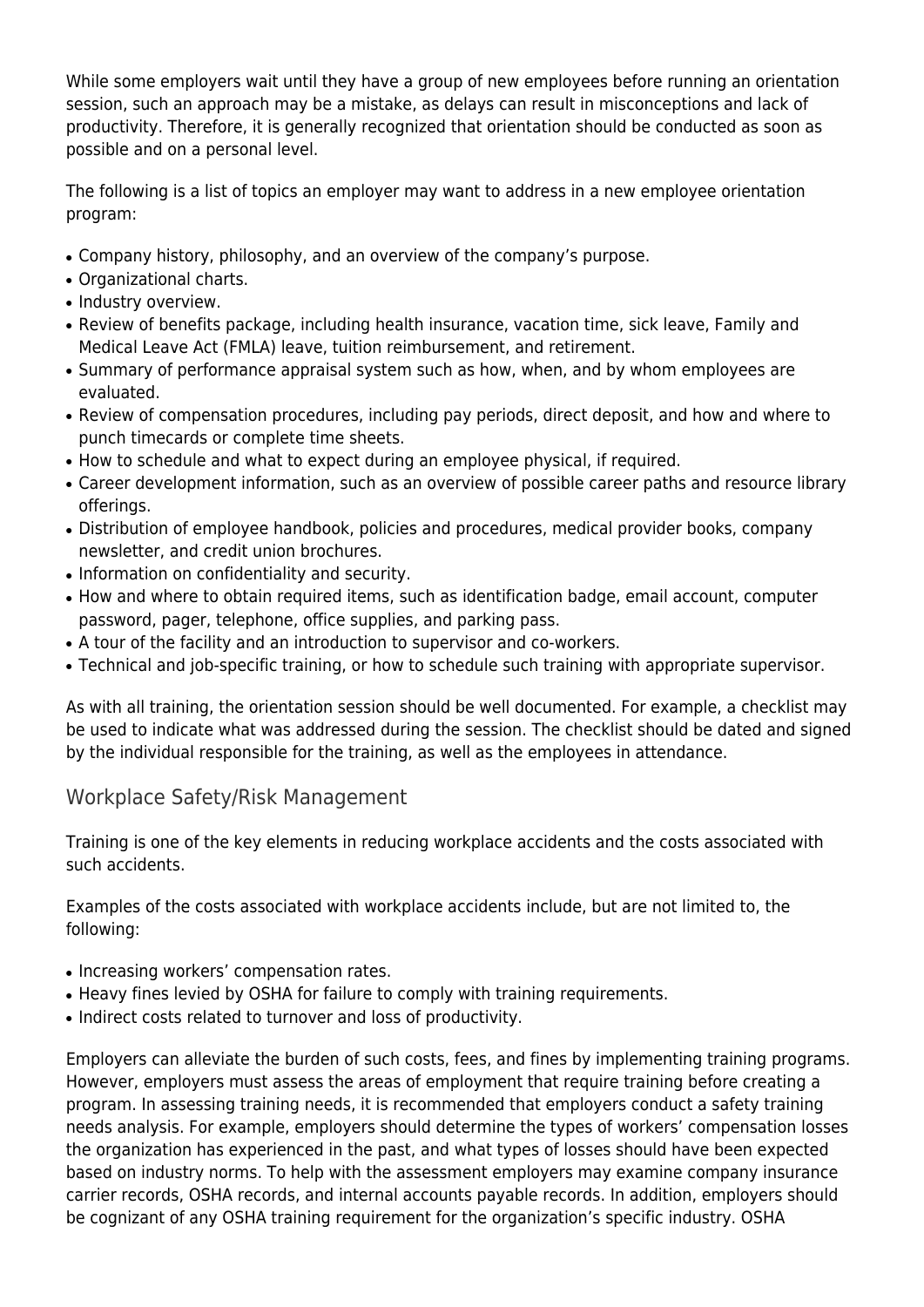identifies its training requirements in OSHA Publication 2254, entitled Training Requirements in OSHA Standards and Training Guidelines.

Workplace safety training also includes courses that teach an employee how to recognize and respond to potential workplace violence situations. This training should include a review of the company policies that provide supervisors with the necessary tools to address volatile circumstances, including, but not limited to, policies on the following topics:

- Performance management.
- Substance abuse, weapons, and other dangerous devices.
- Workplace searches.
- Termination.

Workplace violence training should also emphasize the resources available to employees in seeking a nonviolent solution to problems, such as the following:

- Internal agreements or complaint resolution processes.
- Employee assistance programs (EAPs).
- Counseling services available through the group health coverage.

#### Equal Employment Opportunity and Diversity

A well-developed equal employment opportunity and diversity training program is important for all employers. Such training is seen by civil rights agencies as a benchmark for the employer's equal employment opportunity compliance. It also is essential to effectively communicate the company's commitment to equal opportunity because every workforce is built on people from varied racial, ethnic, religious, cultural, social, and political backgrounds. Supervisor training in how to effectively motivate a diverse workforce to cooperate and collaborate is essential to meet all business goals, as well as reduce legal risks.

#### Harassment

The Supreme Court's emphasis on prevention and prompt corrective action indicates that in order to manage workplace harassment, employers must:

- Develop a policy prohibiting harassment (based on sex, national origin, age, and all other protected characteristics).
- Broadly distribute and communicate the policy among the entire workforce.
- Educate the entire workforce regarding the policy.

The fact that an employee may receive a copy of the policy does not mean that the employee understands the policy or knows how to comply with the procedures set forth in the policy. Thus, it becomes critical that employers not only distribute procedures, but that they also educate their workforce. Education should go beyond the hourly employee, and most importantly should ensure that supervisors understand the policies and procedures and know how to react to complaints of harassment when they occur. Employers should develop and provide regular training to managers and employees, and carefully document the training.

#### Elements of Harassment Policy and Training

Education of employees usually focuses on somewhat different points than that of supervisors. Before reviewing the elements of effective harassment training, the employer should ensure that the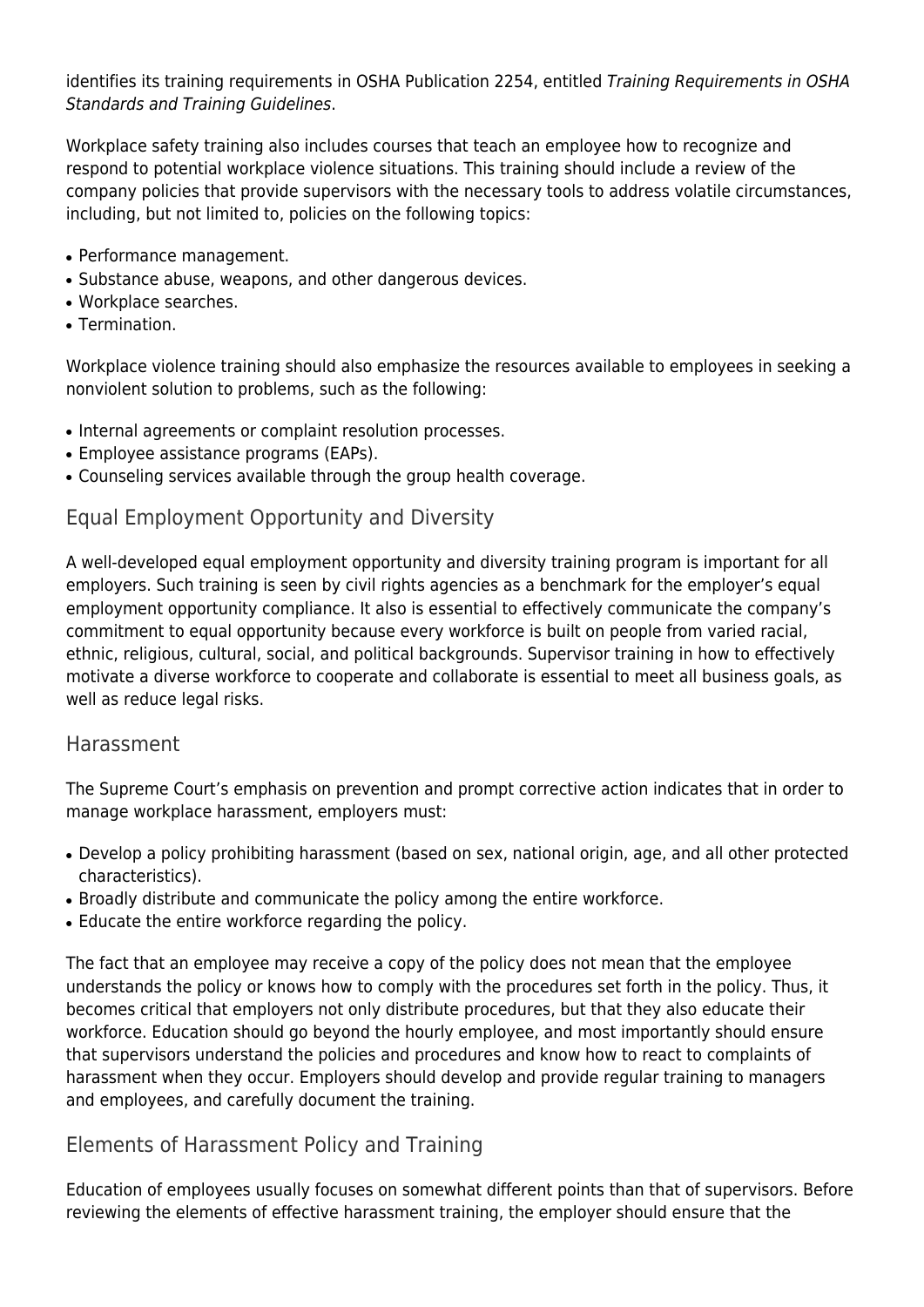company harassment policy adequately addresses the issue. The following list contains the prominent elements of an effective harassment policy:

- Design the policy to specifically target the issue of sexual harassment and other kinds of unlawful harassment (such as race, ethnicity, age, or disability).
- Include practical examples (as opposed to legal descriptions).
- Focus on inappropriateness, not illegality.
- Clarify the policy's application to electronic mail (email) and Internet usage.
- Provide a clear complaint procedure, ensuring its application to all types of unlawful harassment and discrimination, and that the procedure addresses conduct by employees and nonemployees alike.
- Specify the people or departments who represent points of contact where an employee may file a complaint. Ensure the procedure includes a by-pass provision where the employee is not required to directly contact a supervisor who was a party to the harassment. Moreover, the employee should be offered diverse options for points of contact.
- Include a nonretaliation provision for complainants and witnesses.
- Include a provision that a complainant's identification will not be disclosed to those who do not have a need to know.
- Provide reference information as to the discipline procedures for inappropriate (as opposed to illegal) behavior and violation of company policy.

Employee training should focus on the following:

- Review of the company policy, including complaint procedure.
- Provide a description of behavior that employees must avoid.
- Emphasize the employee's responsibility to use the complaint procedure if the employee feels uncomfortable or offended.
- With regard to responding to inappropriate behavior, explain that direct confrontation of the perpetrator is an option but not a requirement, and offer strategies.
- Stress the nonretaliation portion of policy.
- Discuss forms of corrective actions and steps that may be taken to remedy claims of harassment.

Managers and supervisors are the keys to preventing harassment, so they must be trained to understand their legal obligations. In addition to the points covered in employee training, the training of managers and supervisors should:

- Emphasize the following legal obligations:
	- ❍ Managers and supervisors must refrain from engaging in quid pro quo or hostile environment harassment. Explain how the manager or supervisor's behavior may create strict liability for the employer and how their authority in the workplace affects how their behaviors are perceived by others.
	- ❍ Managers and supervisors must respond proactively when witnessing inappropriate behavior, regardless of whether a complaint was filed.
	- ❍ Managers and supervisors must ensure that no employee engages in prohibited retaliation.
- Provide the following information:
	- ❍ Dissuade supervisory/subordinate dating.
	- ❍ Offer guidance on how to respond to complaints of harassment. All complaints should be reported to management, whether or not the employee requests action.
	- ❍ Offer an overview of how management will investigate a claim and how inappropriate behavior may be remedied by management.

Those who are charged with investigating and resolving claims of harassment should also be well trained. Investigatory guidelines should address, among other issues, the following: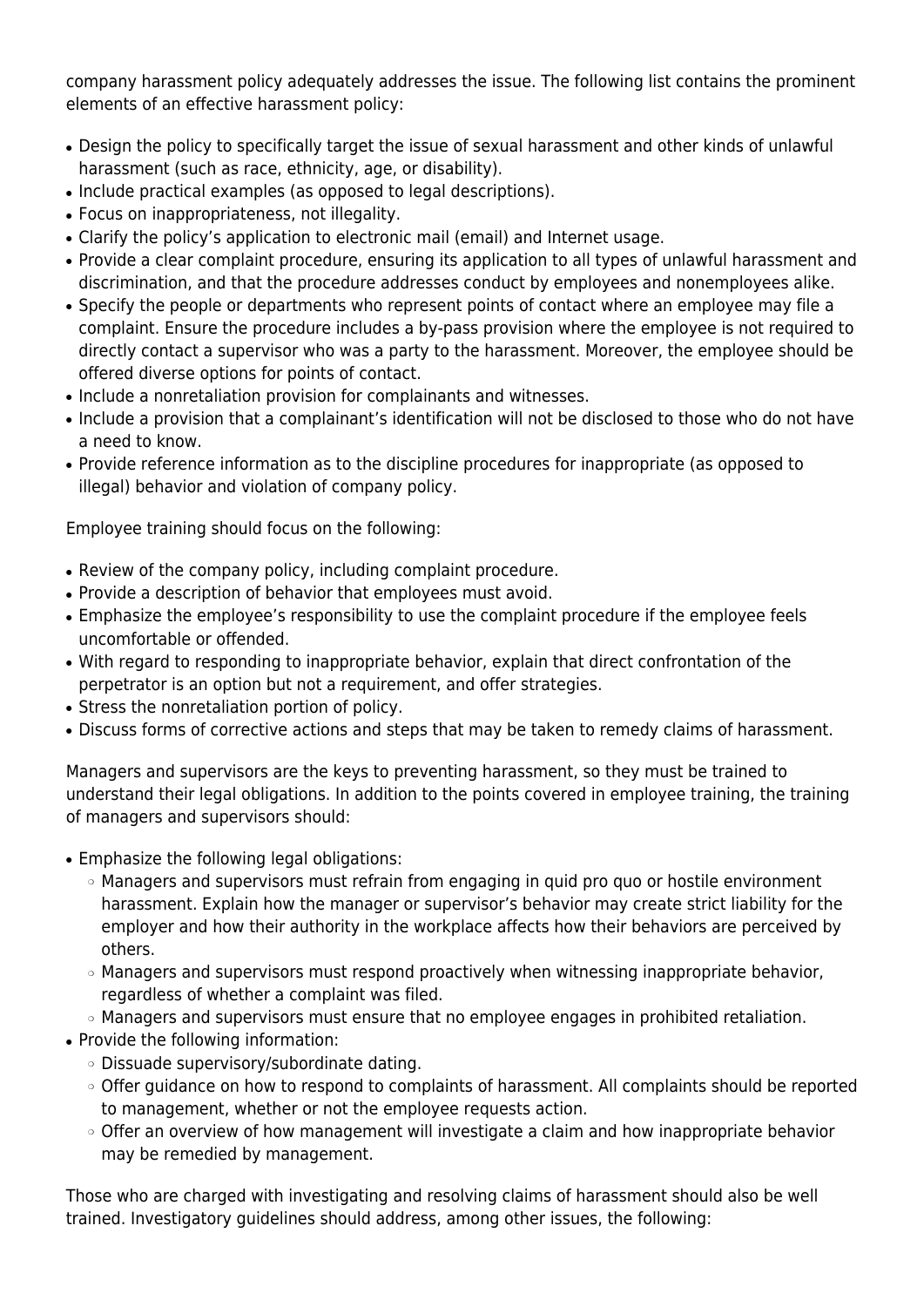- When to investigate.
- Who should investigate.
- To whom questions should be addressed, such as the following individuals:
	- ❍ Complainant.
	- ❍ Accused.
	- ❍ Witnesses.
- How to document the investigation, focusing on inappropriateness of conduct in violation of policy, not illegality of conduct.
- How to take decisive disciplinary and other corrective actions, if applicable.
- Importance of follow-up and documentation.

### Overview of Employment Laws

Supervisors should be required to attend a course that provides a general overview of the many and varied laws and principles applicable to employment relationships. An overview class is a good opening session as part of a series of classes, or it can be a stand-alone fundamental class. An overview course may also be an effective means of highlighting the legal issues of HR in working with supervisors to manage the company's legal compliance and limit exposure to employment claims. Such classes should, at a minimum, cover the following federal laws:

- Title VII of the Civil Rights Act.
- The Americans with Disabilities Act (ADA).
- The Age Discrimination in Employment Act (ADEA).
- The Pregnancy Disability Act.
- The Equal Pay Act (EPA).
- The Fair Labor Standards Act (FLSA).
- $\bullet$  The Family and Medical Leave Act (FMLA) if applicable.
- Applicable state civil rights statutes.
- Applicable whistleblower statutes.
- Workers' compensation retaliation provisions.
- Common law torts of assault, battery, and invasion of privacy, as well as negligent hiring, supervision, and retention.

### Hiring and Promoting

All supervisors and employees who are involved in making hiring decisions or in interviewing applicants should be provided with fundamental rules of hiring. For example, the fundamental rules and applicable training would provide the individual responsible for conducting an interview with the following:

- Examples of impermissible questions that must be avoided in the interview process.
- A list of questions that can and should be asked in an interview.
- How to ask questions aimed at assessing the applicant's reliability, interpersonal skills, and teamwork skills, not just technical skills.
- The benefits of having a uniform list of job-related questions for each applicant.
- Role-playing examples, including proper listening techniques and follow-up questioning.
- How to manage voluntary disclosures of past, current, or prospective medical or emotional conditions.
- Pluses and minuses of note taking during the interview.
- Emphasis on considering only job-related, nondiscriminatory factors when making hiring and promotion decisions.
- The employer's policy on providing the unsuccessful applicant with a reason for the employment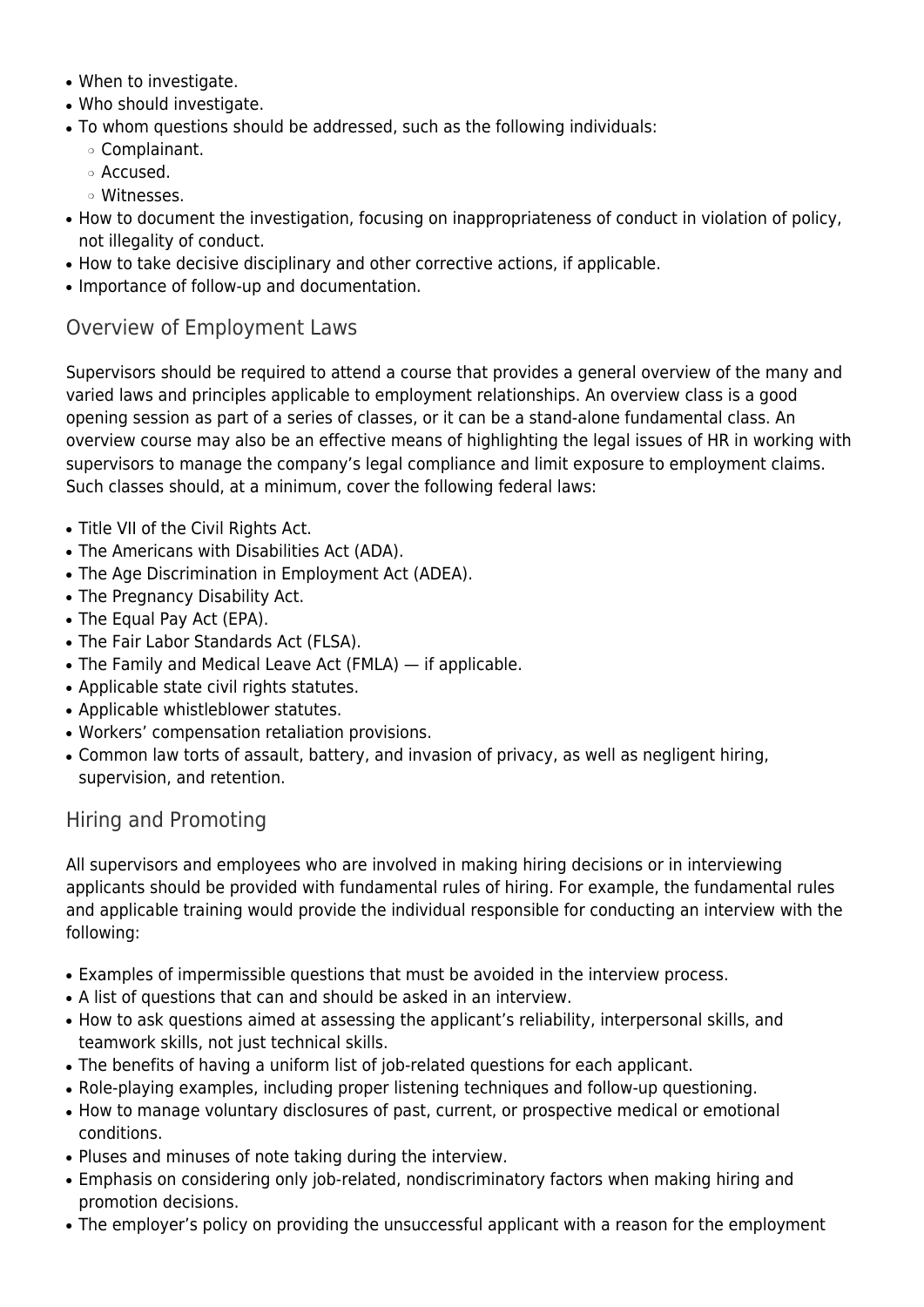choice.

## Performance Evaluations

Providing training to every person who is responsible for conducting performance appraisals is critical. Such training must provide instruction as to the proper procedure for performance evaluations and the potential consequences to the employer if the appraisals are inflated. Courts have commented positively on workplace evaluation systems where evaluators received training to avoid common mistakes and/or biases in evaluations. Conversely, courts have criticized workplace evaluation systems where training of evaluators is not provided. From a practical perspective, training should include a discussion of the evaluation instrument, the employer's policy behind the characteristics reviewed, and evaluation grading system. In providing training for performance appraisals, points to stress from a legal perspective include recording factual observations, not conclusory judgments, and the following:

- Addressing performance problems when they occur, not months later in the annual review.
- Providing the employee with an opportunity for both self-evaluation and to respond to the supervisor's evaluation.
- Providing regular follow-up on areas for performance improvement.

### Supervisor Training

#### New Supervisors

Many employers promote employees based on their technical expertise — not on their leadership skills — and do not teach the promoted employees how to adapt to their new supervisory role. Similar to new employee orientation, new supervisors should receive training that eases and facilitates the transition from employee to management. In fact, a study by Hewitt Associates found a commonality in top companies (based on factors such as net income and reputation) was that the companies all executed formal leadership development programs for employees. In addition to other training topics (previously addressed), new manager training may include effective coaching and negotiating skills, conflict resolution, and effective delegation. Generally, training for new supervisors should be gradual so that the training does not overwhelm the newly-promoted employee.

### Discipline and Termination

Supervisor training programs should unquestionably emphasize guidelines for appropriate discipline and termination actions. While an employer may operate in an at-will employment state, the number of exceptions to the legal principle of at-will employment is sizable. Supervisors need to understand how to adequately frame corrective action for unsatisfactory performance or unacceptable behavior so that the supervisor can credibly testify that the employee was warned about the problem and that despite such warning the employee finally left the supervisor no other alternative but termination.

### *Training Guidelines*

Providing supervisors with guidelines for taking disciplinary action, including terminations, must consist of practical and legal information.

Such training may include the following:

• Understanding why pretermination notice and corresponding documentation is important emotionally and legally.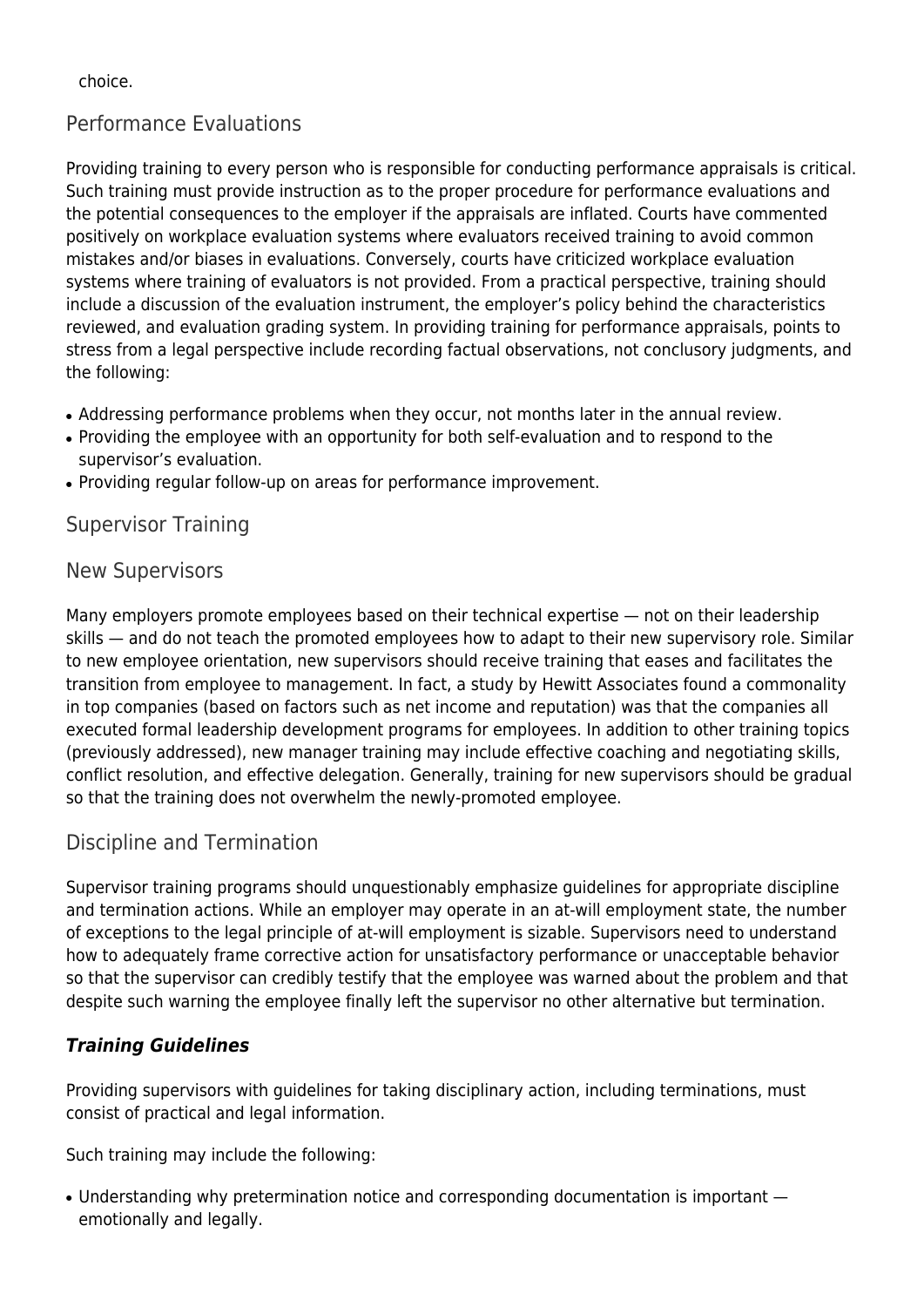- Steps to take for pretermination notice, as follows:
	- ❍ Progressive discipline.
	- ❍ Exceptions to progressive discipline for new hires and summary offenses.
- Focusing on workplace behavior or performance.
- Appropriate responses to a voluntary disclosure of physical or emotional conditions, such as the following:
	- ❍ Possible duty to accommodate.
	- ❍ Report to management (without trying to resolve).
- Ensuring consistency, including the following:
	- ❍ How inconsistency happens, such as favoritism or avoidance of difference.
	- ❍ Documenting basis for exceptions in consistency.
- Timing, veracity, and dignity to use during disciplinary proceedings.
- Avoiding delays.
- Compliance to ensure true and legitimate reasons for termination.
- Learning the principles of confidentiality and impartiality.

#### *Documentation*

Included in a discipline and termination course should be a thorough discussion on documentation. While supervisors should be instructed on the importance and elements of proper documentation for good and bad behavior, training should also remind supervisors that there is such a thing as too much documentation and that consistency is critical. Training should include what and how to document.

#### Managing Leave

One of the most complicated areas (and biggest frustrations) for supervisors is managing attendance problems. Often, HR is the last department to know the reason for an employee's absence because the supervisor did not understand the inter-relationship of workers' compensation, FMLA, and routine illnesses. It is imperative that HR train supervisors on the overlap in conflict in these areas of the law, and the need to keep HR abreast of the reasons employees take a leave of absence.

### Union Organizing Efforts and Contract Administration

Employers who do not have a unionized workforce must remain vigilant to sophisticated union organizing efforts. Indeed, employers cannot afford to wait until the first signs of an organizing campaign appear before training supervisors in the area of unions and contract administration.

Supervisors should receive expert guidance on how to recognize signs of union organizing, when and where to report such activity, and the fundamental rules of campaigning.

Training on contract administration should include the following:

- Analysis of the grievance and arbitration procedures.
- Any rights and restitutions union stewards or representatives have to appear and address grievances or conduct business.
- The rights employees have to union representation at a disciplinary meeting.
- Management rights provisions of the agreements.

Supervisors must have a working knowledge of their authority to manage in a union environment and how collective-bargaining agreements affect the supervisory relationships with bargaining-unit employees.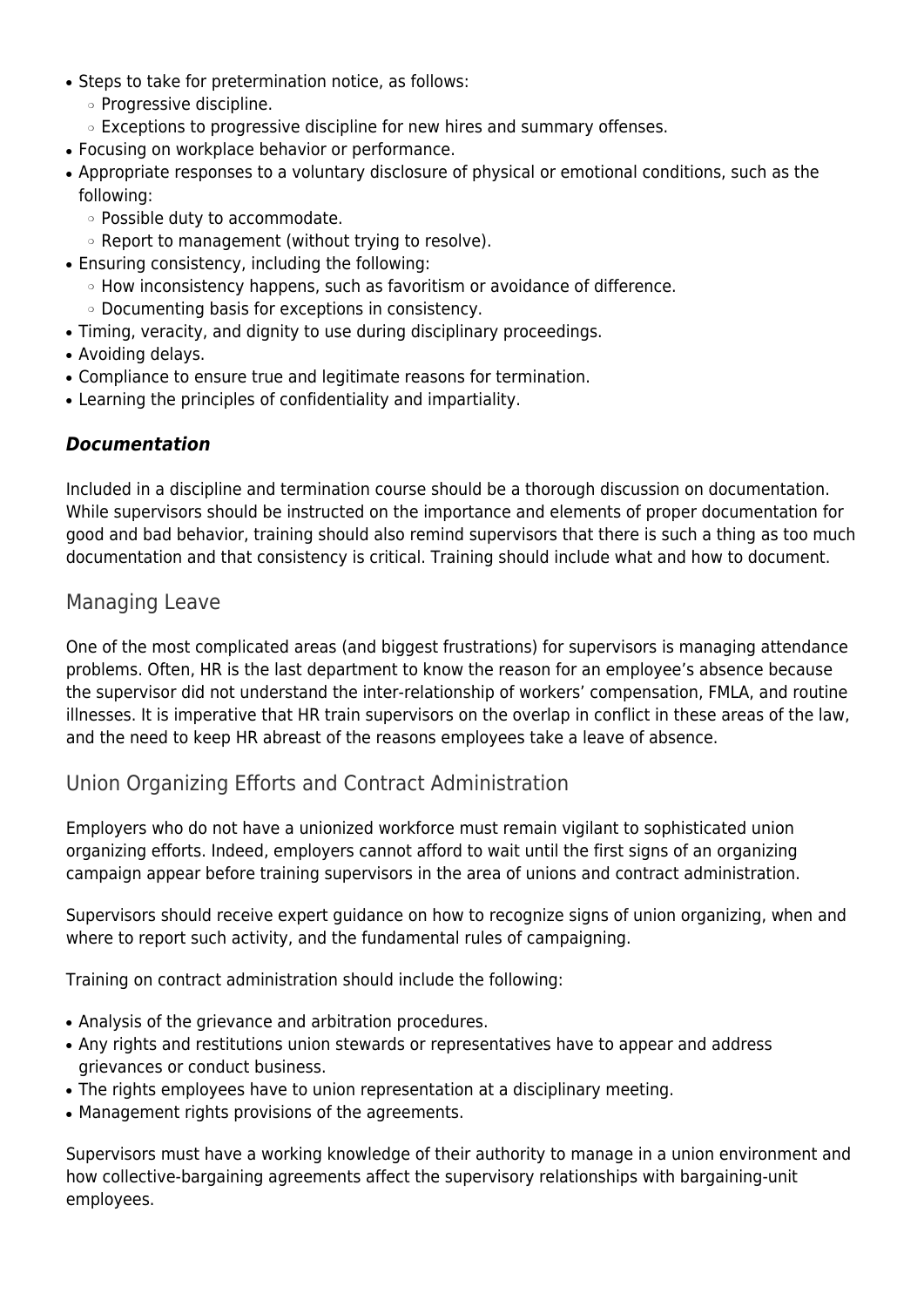## Additional Information

Training should be initiated for a variety of reasons, including performance improvement, overall professional development, succession planning, and risk management. HR's role in contributing to the success of the business must include leading the way in fostering a trained workforce.

Efforts in this regard will prove lucrative, not only by serving as the defense to employment-related lawsuits, but most importantly by ensuring a motivational and healthy employment practices environment.

Compensability of Training Time

Independent School and Training Programs

According to federal regulations, if an employee attended an independent school, college, or trade school after normal working hours (on the employee's own initiative and not due to the employer's prompting), the time while in school **does not** constitute hours worked and is not compensable. Moreover, the hours are **not** compensable regardless of whether the schooling was directly related to the employee's job.

Employment Related Training Programs

#### *Employer-Sponsored Training Programs*

Generally, time spent attending employer-sponsored training programs is compensable for nonexempt employees.

However, when the activity meets all of the following four criteria, an exception applies to required compensation:

- Attendance is outside of the employee's regular working hours.
- Attendance is voluntary.
- The course, lecture, or meeting is not directly related to the employee's job.
- The employee does not perform any productive work during such attendance.

According to the U.S. Department of Labor, attendance at training programs is **involuntary** if any of the following apply:

- The employer requires attendance.
- It is the employee's understanding, or the employee is lead to believe, that present working conditions or continuance of employment would be adversely affected by nonattendance.

Training is directly related to an employee's job if it is designed to make the employee more effective in their current position in the workplace, as distinguished from training that an employee receives for another job or for a new or additional skill.

For example, when a training program is designed to prepare an employee for advancement or promotion, rather than make the employee more effective in their current position, the training is **not** considered to be directly related to the employee's job.